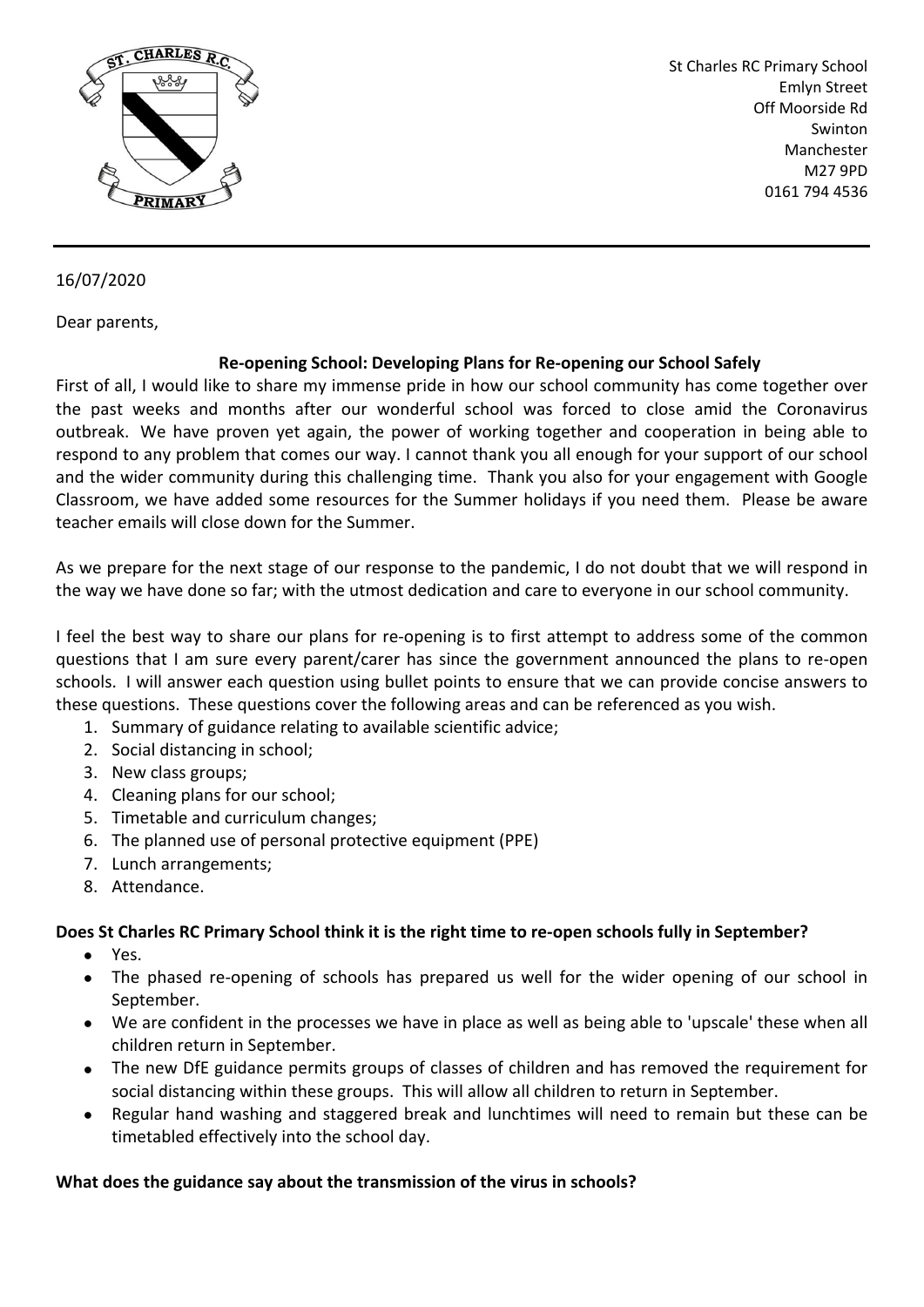- It is important to remember that COVID-19 has only been in existence for only a few months and the scientific data is not completely robust and is changing as the scientific community finds out more about the virus.
- However, DfE guidance is based on the following scientific principles:
	- $\circ$  The rate of transmission of the virus is very low between children; especially children under the age of 6.
	- $\circ$  Children are less likely to pass the virus from one child to another child or a child to an adult.
	- $\circ$  Adults are more likely to pass the virus to other adults and this will need to be factored into the planning.
	- o It is thought to take at least 15 minutes of close contact with an infected person for the virus to pass to another person.
	- $\circ$  The virus can last for up to 6 days on surfaces. Additional cleaning is essential to ensure that any places in which the virus can live are significantly reduced.
- When planning for the re-opening of our school, safety planning will be based on the current and changing scientific principles and will be under constant review.

## **Will you be able to socially distance our children?**

- **I feel it is important to be clear that social distancing of children is impossible in schools.**
- Children naturally gravitate towards each other and we also need to weigh up the impact of enforcing children to stay away from each other with their mental health and well-being. I have seen this firsthand with my children.
- Instead, our plans will be focused on promoting social distancing between children.
- We aim to do this by changing the classroom layouts, making sure that children only have access to a set of personal school equipment that must not be shared with others and staggering play and lunchtimes.
- We will also be working hard to socially distance groups or 'bubbles' of children from other 'bubbles' of children.

## **Will my child be in their normal class when they return?**

- Yes they will.
- The children will be in their class group and we will be working hard to maintain the integrity of these groups throughout the school day.
- Each group will arrive at school at different times, have different playtimes and lunchtimes.
- Our teachers are working hard to create groups of children based on friendship groups as we know that seeing friends is important for our children's mental health.

#### **Will before and after school clubs be able to open?**

- **There will be no Teapots in Autumn term** so that we do not mix children from different bubbles
- **If you need wraparound childcare, please contact PlayKidds on Moorside Rd 0161 728 1671 mobile 07828890735 info@playkidds.co.uk which is our nearest childcare provider, or we can signpost you to some trusted child minders**
- We are planning to open our Breakfast Club and After School provision from January 2021.
- More information will be sent to parents/carers when we return in September.

#### **How do you plan to clean school?**

- The cleaning of our school will increase to cope with the demands of ensuring that we promote a 'COVID Secure' environment.
- Each class will also be provided with antibacterial wipes to ensure the regular cleaning of surfaces between usage.
- At the end of each day and every time an indoor space is used by a different group of children, the learning space will be cleaned by our cleaning team.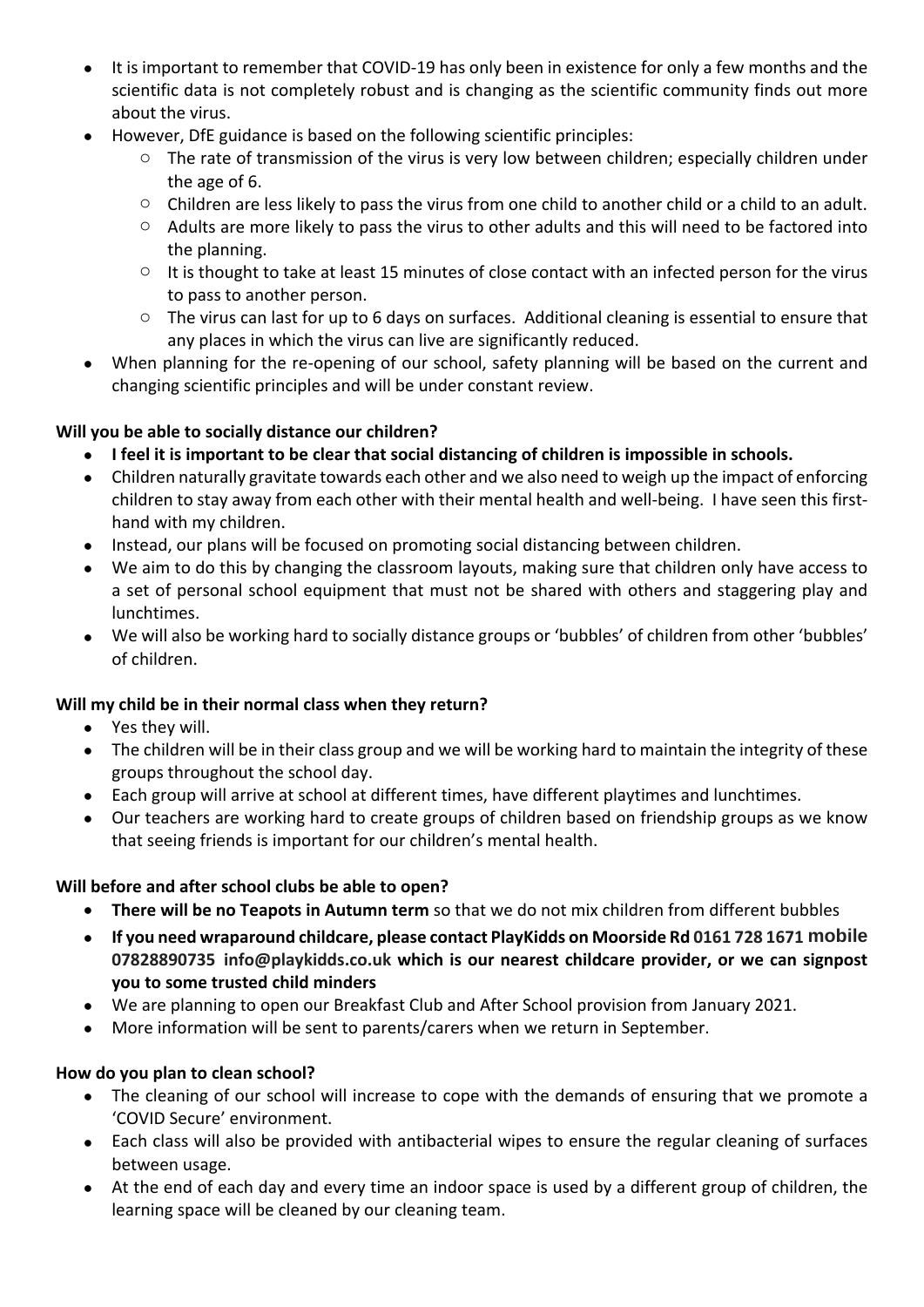#### **How will you promote additional handwashing and personal hygiene?**

- As soon as the children come into school, they will need to wash their hands with hand sanitiser at one of the hand sanitising stations.
- We will schedule regular handwashing sessions in school for all children and will provide hand sanitiser for use throughout the day for children and adults.

#### **Will my child need to wear a mask?**

- No.
- Your child is not required or encouraged to wear a mask and data suggests that using a mask could increase the chances of passing on the virus, especially in children as it promotes people touching their faces more often.
- Instead, we will be promoting excellent respiratory hygiene.
- Our children will be taught ways we can 'catch it, bin it, kill it'.
- We have purchased pedal bins with lids and all bins will be emptied regularly.

#### **Will the adults in school wear masks or other forms of personal protective equipment (PPE)?**

- Adults in school will not routinely wear masks or other forms of PPE when in school.
- There will be times when we will insist that PPE will be worn by staff and these are shared below:
	- o Anytime an adult is required to be close contact with your child including administering first aid or providing personal care.
	- o When a pupil or adult displays symptoms of the COVID-19.
- Our children will be taught what PPE means and that is there to protect everyone in the school. This will become a normal part of school life until the virus threat has gone.

#### **What will my child eat for lunch?**

- In September, we are hoping to be able to offer a normal school lunch service in the children's classrooms which includes our normal hot options for our children.
- Parents are free to provide a packed lunch for their child, but we would insist that this is fully disposable where possible to eliminate any unnecessary surfaces to which the virus can live.

#### **What will my child be taught?**

- During the autumn term, our teachers will be focusing on the following key aspects of our curriculum:
	- o Religious Education
	- o Reading
	- o Writing, Maths and Science (Core Subjects)
	- o PSHCE including mental wellbeing
	- o Physical Education
	- o The Arts
	- o Humanities
- We will be carefully assessing the children upon their full return in September and tailoring support they need based on their individual needs.

#### **Will my child be required to wear a uniform?**

- Yes, your child will still be required to wear full uniform when they return to school in September.
- Clothes should be changed as soon as the children get home and kept clean.
- Fridays will be non-uniform in the Autumn term.

#### **Does my child have to come to school?**

- Yes, from September 2020, attendance for all pupils is compulsory.
- **School will close after lunch at 1.00pm on Friday** during the Autumn term, so that we can deep clean the school and our teachers can take PPA time, as we will have no external providers entering the building.